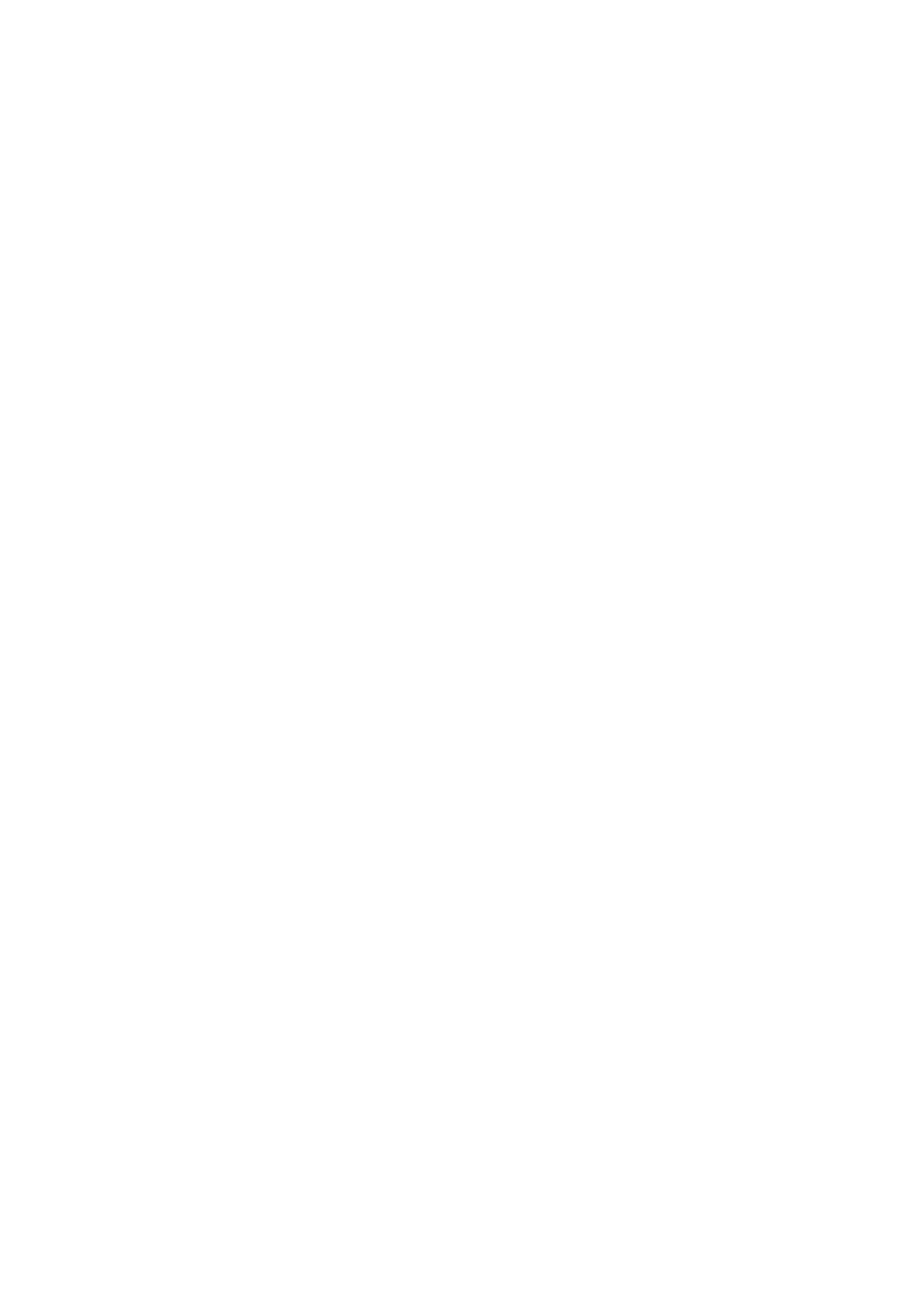#### Important Safety Instructions



Serious or fatal crushing injuries can occur from furniture tipping over. Use of tip over restraints may reduce, but not eliminate the risk of tip over. To help prevent tip over:

- Place heaciest items in the bottom drawers.
- Unless specifically designed to accommodate, do not set TVs or other heavy objects on top of this product.
- Never allow children to climb or hang off of drawers, doors or shelves.
- Never open more than one drawer at a time.

#### Assembly Details

| 60 <sub>miss</sub><br><b>Approximate Assembly Time</b>             | 2 person assembly | Floor Area:<br><b>BX3</b> meters<br><b>Required Assembly Space</b> |
|--------------------------------------------------------------------|-------------------|--------------------------------------------------------------------|
| <b>Phillips-Head Screwdriver</b><br><b>Required Assembly Tools</b> |                   |                                                                    |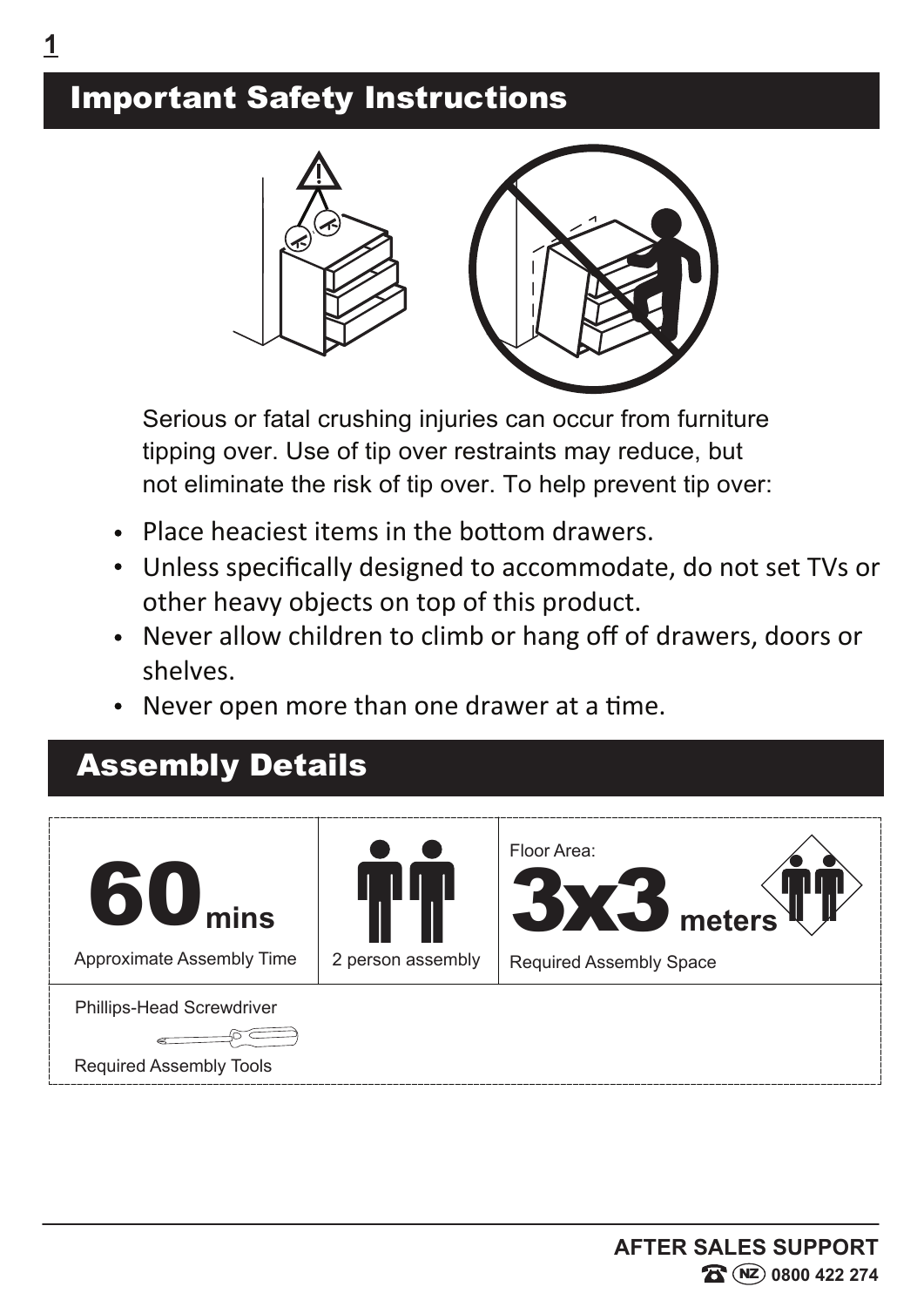#### Tips Before you Start

- 1. Please check that all parts are present before you start the as sembly of your furniture.
- 2. For ease and speed of assembly, we recommend that before you commence each step of the assembly, that you identify all the parts required for that step.
- 3. For larger items, please ensure that you have sufficient space and people (as indicated on page 1) to assemble your product safely.
- 4. We recommend that,where possible, all items are assembled near to the area in which they will be placed in use, to avoid moving the product unnecessarily once assembled.
- 5. For the protection of your furniture, we recommend that the product is placed on a protected surface during assembly to prevent any damage.
- 6. During assembly please take care not to over-tighten any fittings,this may damage the product. Do not use power tools.
- 7. Always place the product on a flat, steady and stable surface.
- 8. Do not stand on the product. Do not use the product as a stepladder.
- 9. This product is intended for indoor, household use only as it is a non-industrial product.
- 10. Please use caution and care when lifting the product to avoid personal injury and/or product damage.

#### Care and Maintenance

- Please periodically check all things and re-tighten as necessary.
- To clean your item, please use a damp cloth and wipe clean.  $\sqrt{ }$
- $\checkmark$  Never allow any kind of liquid to remain on your furniture. Absorption can cause wood to warp or finishes to de-laminate.
- $\vee$  Please do not place hot items (eg. hot drinks) directly on to the surface.
- Please do not drag and pull your furniture.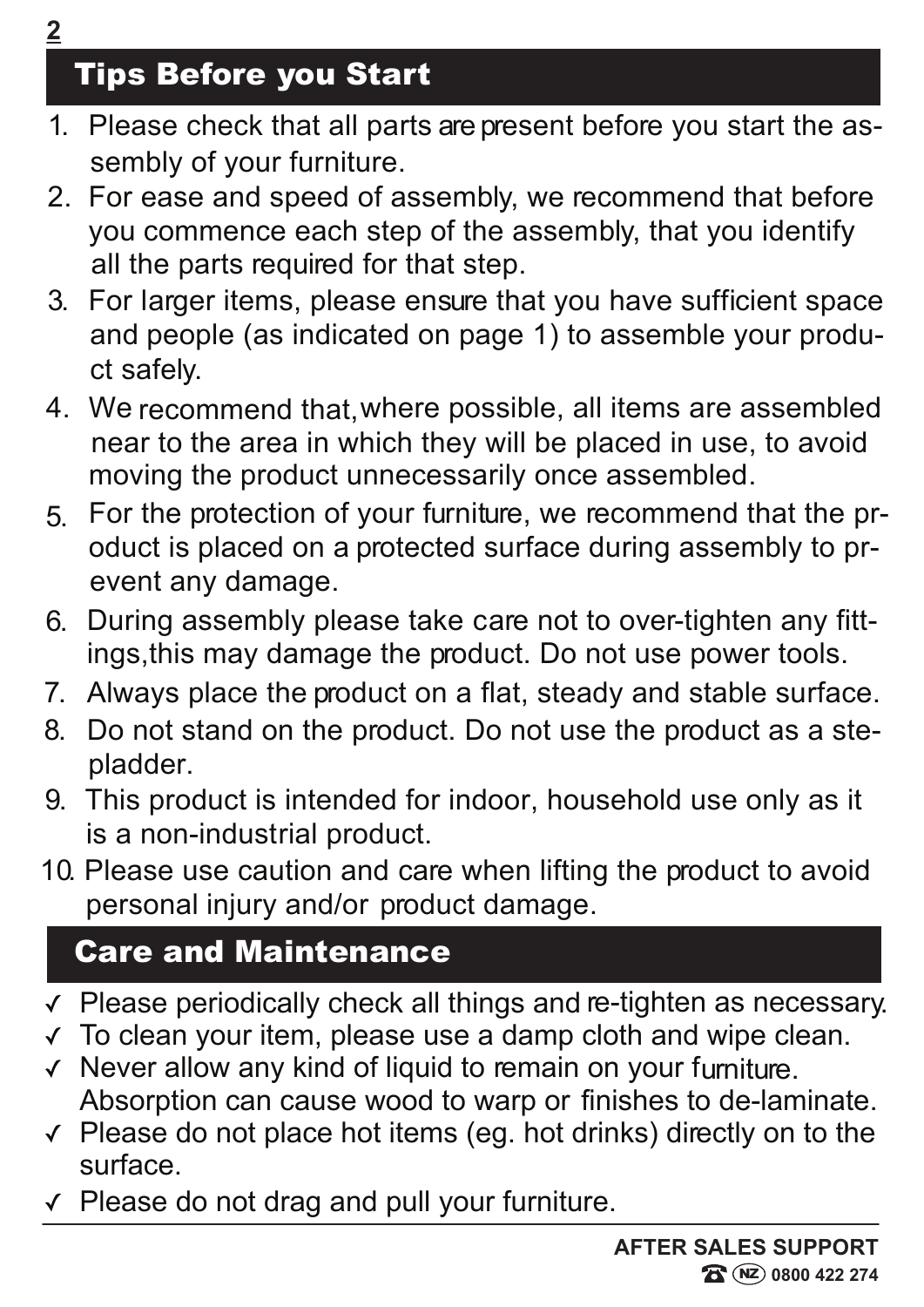#### Hardware List



#### Parts List



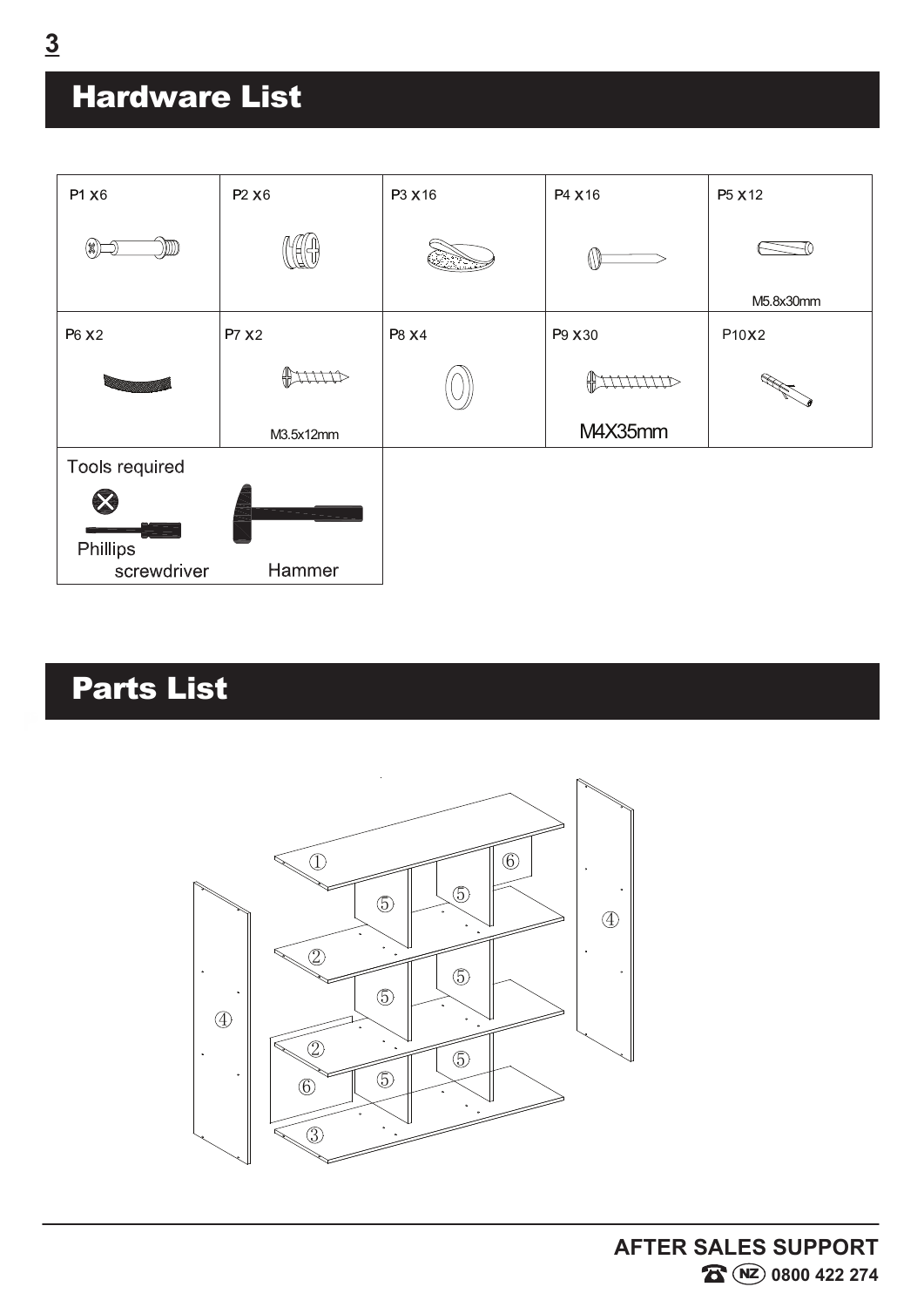#### Assembly









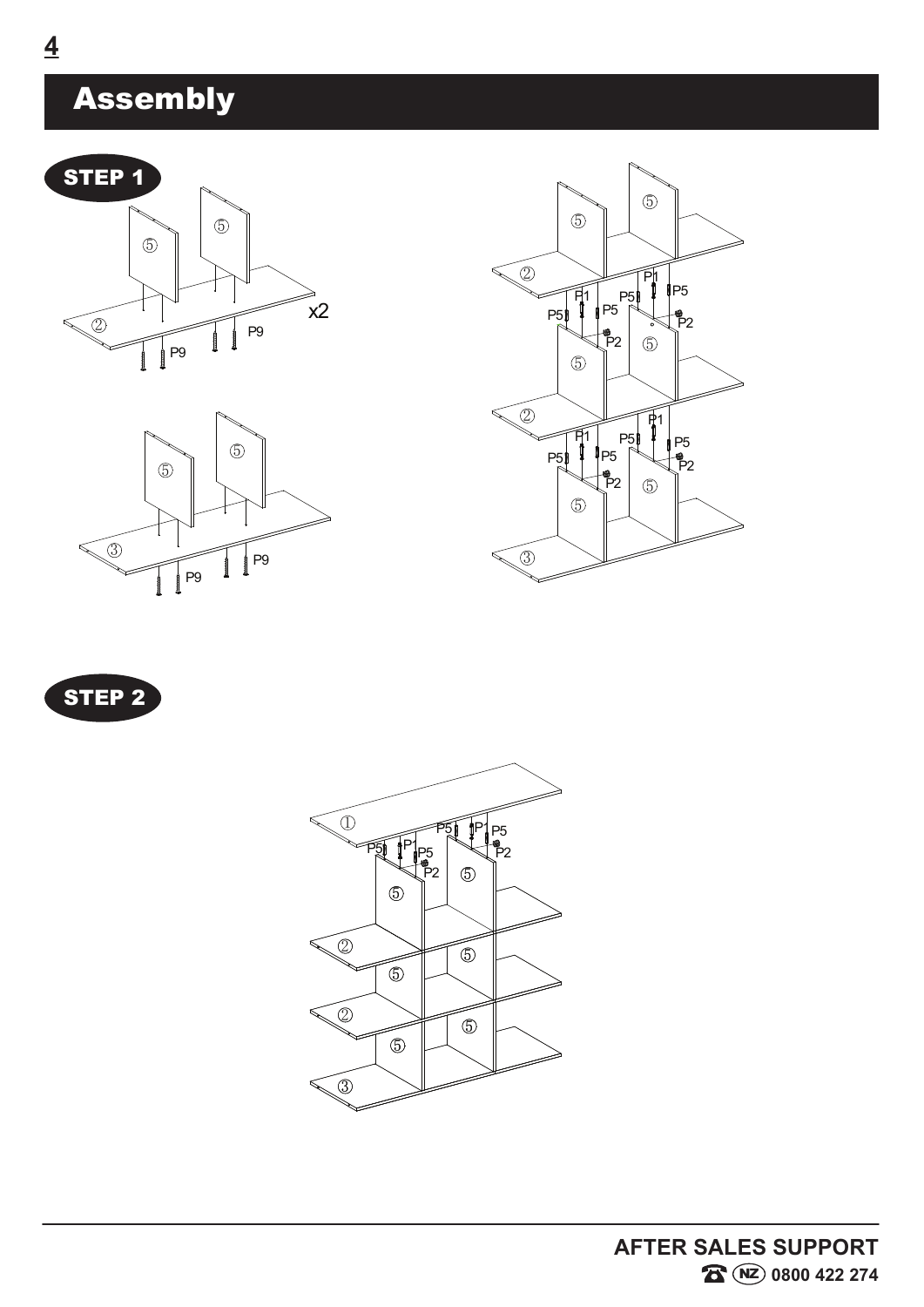#### Assembly







**AFTER SALES SUPPORT R D 0800 422 274**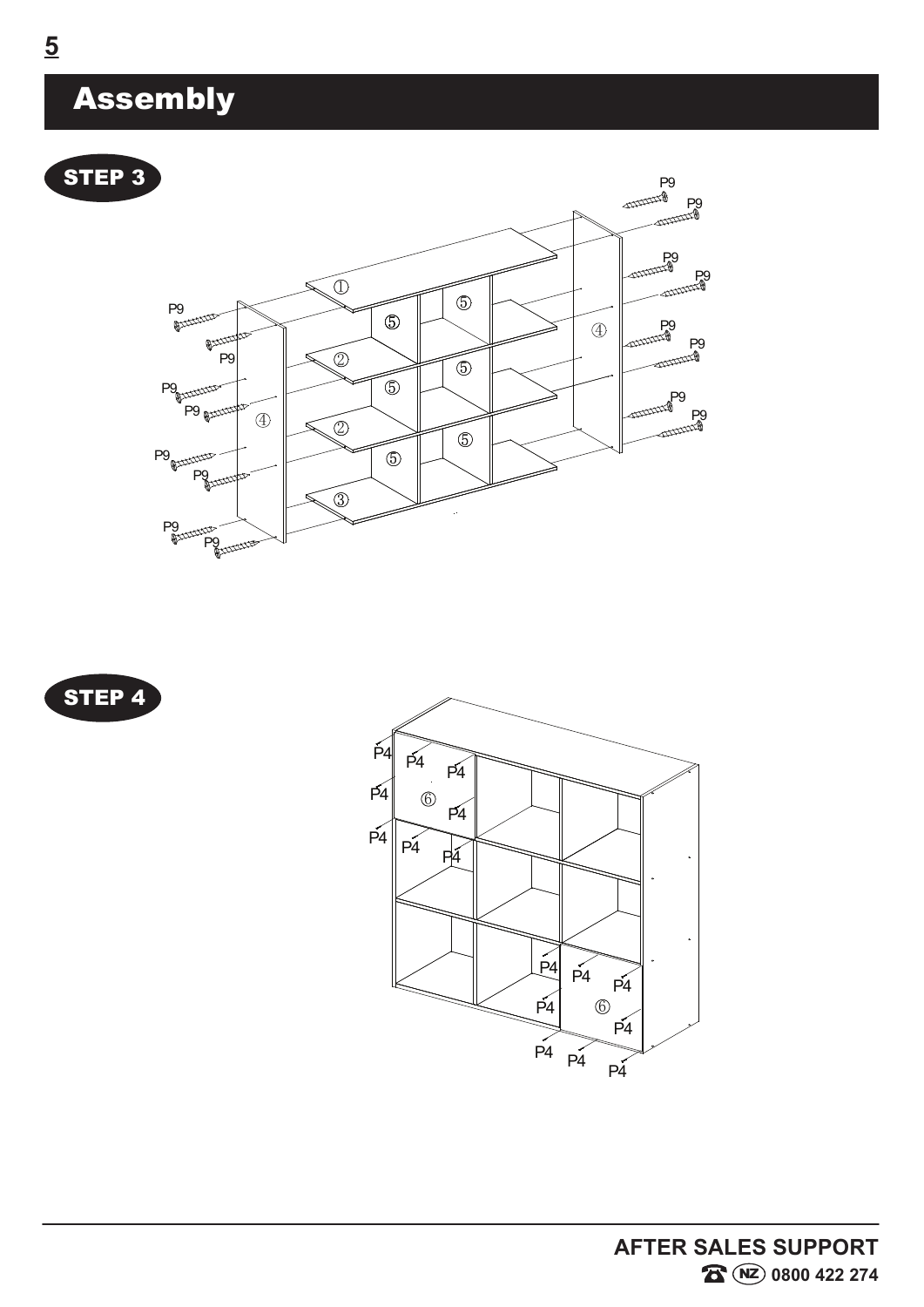









#### Assembly